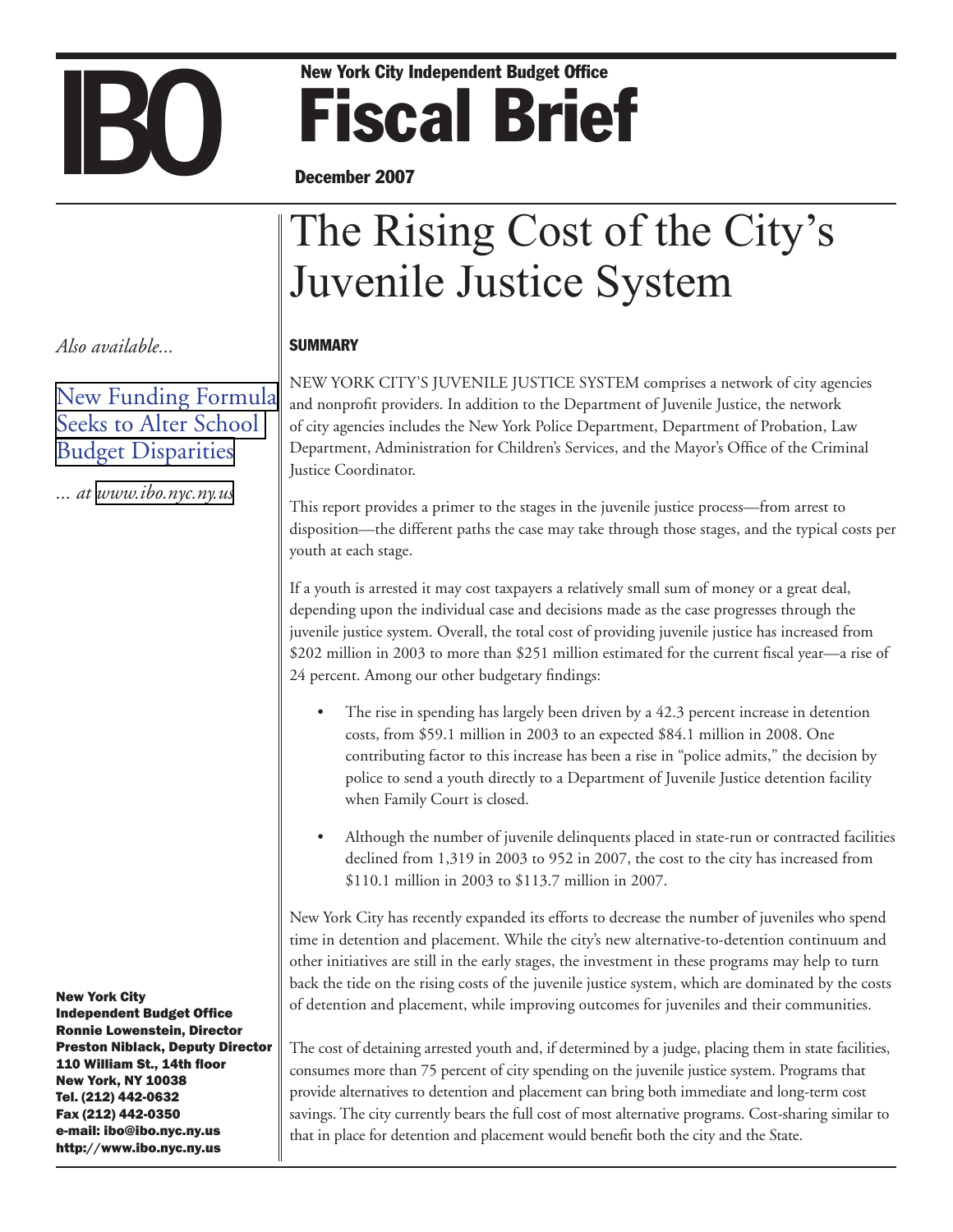#### **Introduction**

The juvenile justice system in New York City is composed of a network of city agencies and nonprofit providers. Youths in the system have contact with a range of city agencies including, but not limited to, the New York Police Department (NYPD), the Department of Juvenile Justice (DJJ), the Department of Probation (DOP), and the Law Department. The system is designed to provide opportunities at each stage to create positive outcomes for at-risk juveniles while protecting communities against crime. The different phases of the process and the options that exist throughout are described in this paper. In addition, we provide estimates of the costs associated with each phase.

During the current fiscal year (2008), New York City expects to spend more than \$250 million on the juvenile justice system. This includes screening and intake of juveniles upon arrest; detention; prosecution of juveniles in Family Court; probation supervision; placement (confinement) of youths in state facilities; and programs to help youths avoid future recidivism. More than 75 percent of spending will go for pre-trial detention and placement of youths in state facilities upon sentencing.

The total cost of providing juvenile justice has increased from \$202.1 million in 2003 to more than \$250 million in projected spending in 2008, an increase of 24 percent over that time. This has largely been driven by an increase in detention costs from \$59.1 million to \$84.1 million, or a 42.3 percent increase from 2003 to 2008; and a new Administration for Children's Services program (ACS), Juvenile Justice Initiative, to divert juveniles away from placement, and provide aftercare services, for \$11 million.

All the cost estimates in this analysis include identified agency budget costs as well as fringe benefits for city personnel (paid from central accounts rather than agency budgets), and, where appropriate, allocated agency administrative and support costs. There are several costs, however, that are not included in our estimate of the cost of the juvenile justice system to New York City. Court costs are not included in the costs estimates because they are borne by the state. Debt service for facilities, such as the city's secure detention facilities, is also not included. In addition, we do not include policing costs in this estimate since there is no budget per se for policing of juveniles. A rough estimate of police costs in fiscal year 2007 would be \$6.1 million.<sup>1</sup>

This report is organized according to the stages in the juvenile

justice process, beginning with arrest and intake; detention and alternatives to detention, adjudication of juvenile cases, and disposition of juvenile cases, including placement and alternatives to placement. We finish with an estimate of the typical costs per juvenile at each stage, graphically depicted in the [chart on pages 8-9.](#page-7-0)

When combined with careful outcome evaluations, understanding the different paths and the costs of each will provide decision-makers with important information to help allocate limited budgetary resources to achieve the best outcomes for youths involved in the juvenile justice system, their families, and communities.

*Recent Trends in Juvenile Arrests.* Overall, crime and major felony arrest rates have steadily fallen in the city for over a decade with a small uptick in arrests in 2007. Major felony arrests of juveniles make up roughly 10 percent of all major felony arrests in the city. Juvenile arrests for major felonies, however, have decreased less over time than adult arrests. Total major felony arrests in New York City declined from 55,804 to 41,404 from 1999 to 2007, a total decrease of 25.8 percent. Over the same period, juvenile arrests for major felonies decreased

### Total 2008 Budgeted Cost of Juvenile Justice System, By Function

*Dollars in millions*

|                     |                                                        | <b>Budgeted</b> | Share of |
|---------------------|--------------------------------------------------------|-----------------|----------|
| <b>Function</b>     | Program/Agency                                         | Cost            | Totall   |
| <b>Intake</b>       |                                                        |                 |          |
|                     | Intake (DOP)                                           | \$4.8           | 1.9%     |
| <b>Detention</b>    |                                                        |                 |          |
|                     | Secure Detention (DJJ)                                 | 60.4            | 24.0%    |
|                     | Non-secure Detention (DJJ)                             | 23.7            | 9.4%     |
|                     | Alternatives to Detention (CJC)                        | $2.4^{\circ}$   | 1.0%     |
|                     | Discharge Planning (DJJ)                               | 4.2             | 1.7%     |
| Supervision         |                                                        |                 |          |
|                     | Probation Supervision                                  | 9.9             | 3.9%     |
| <b>Adjudication</b> |                                                        |                 |          |
|                     | Law Department                                         | 13.0            | 5.2%     |
|                     | Investigation (DOP)                                    | 2.8             | 1.1%     |
| <b>Disposition</b>  |                                                        |                 |          |
|                     | <b>OCFS Placement</b>                                  | 108.7           | 43.3%    |
|                     | Enhanced Supervision Program (DOP)                     | 3.5             | 1.4%     |
|                     | Esperanza (DOP)                                        | 5.7             | 2.3%     |
|                     | Juvenile Justice Initiative (ACS)                      | 11.0            | 4.4%     |
|                     | TOTAL                                                  | \$251.3         |          |
|                     | SOURCES: IBO; Mayor's Office of Management and Budget. |                 |          |

NOTES: Due to rounding total does not equal sum of lines. All costs include allocated agency administrative costs and centrally budgeted fringe benefits. DJJ: Department of Juvenile Justice; CJC: Mayor's Office of the Criminal Justice Coordinator; OCFS: New York State Office of Children and Family Services; ACS: Administration for Children's Services; DOP: Department of Probation.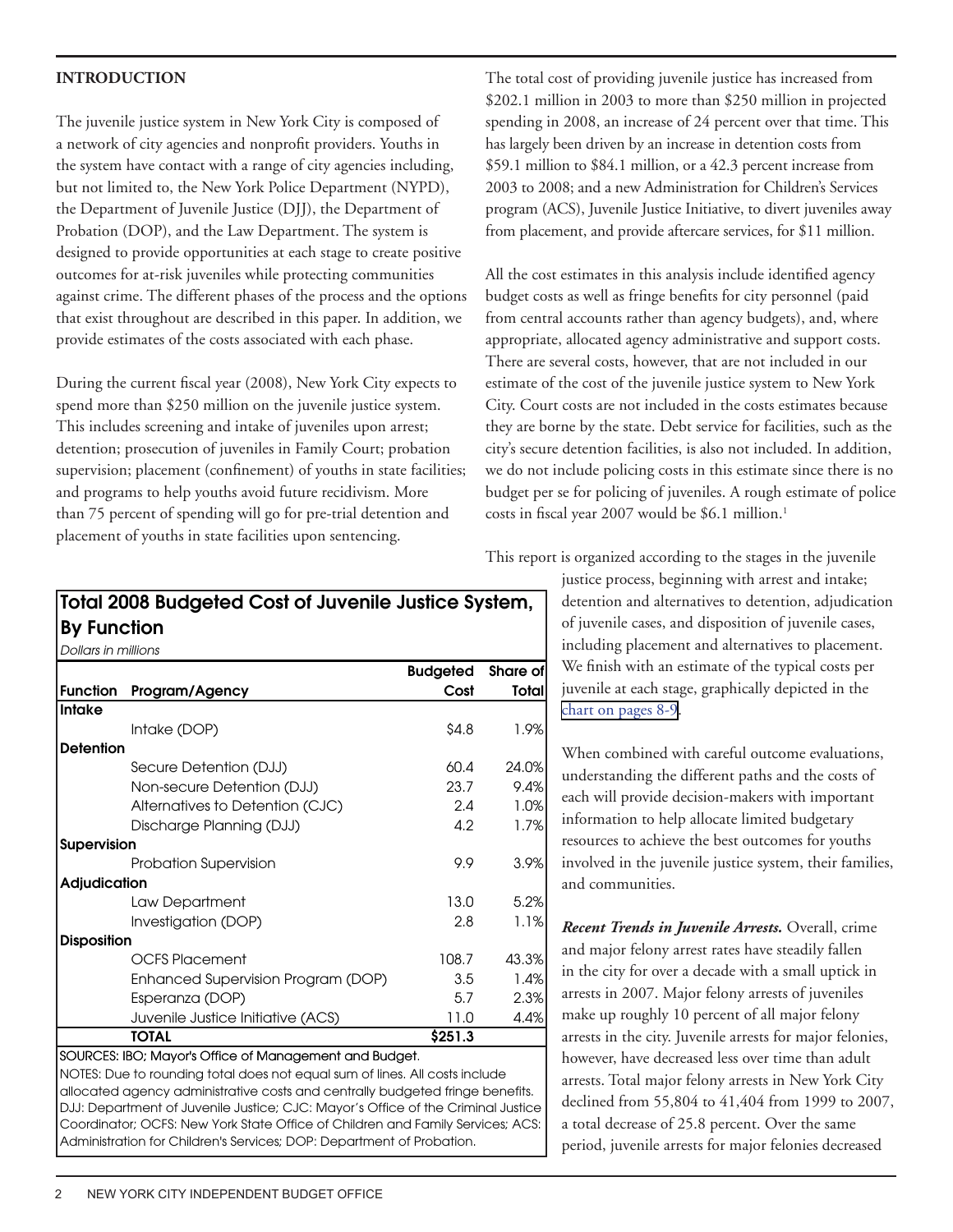#### **Glossary**

*Adjustment***:** Youth who are arrested may have their cases adjusted or diverted from court by the Department of Probation. If a case is diverted from court a youth may be required to perform community service, provide restitution, and be supervised by the Department of Probation for 60 days, or more with court approval.

*Detention:* A youth may be placed in detention due to a police arrest or a court order. Detention is the temporary custody and care of alleged or adjudicated juvenile delinquents (JDs), or youth alleged or convicted as juvenile offenders (JOs). Alleged JDs are held in detention if there is a risk that the youth will not appear in court at his or her next court date and/or will commit a crime before his or her next court date.

*Fact-finding hearing:* During the fact-finding hearing an assistant corporation counsel from the city's Law Department presents the case against the alleged juvenile delinquent. Testimony from witnesses is heard, but unlike criminal court proceedings, there is no jury; cases are heard solely by a judge. At the end of the hearing the judge determines whether or not the juvenile committed the criminal acts of which he or she is accused. A separate disposition hearing is held for youth found to be juvenile delinquents, at which the appropriate course of action is decided.

*Family Court:* Hears matters involving children and families for a range of matters including: abused or neglected children, adoption, custody and visitation, domestic violence (family offense), foster care approval and review, guardianship, juvenile delinquency, paternity, and Persons in Need of Supervision, often referred to as PINS.

*Juvenile delinquent:* Youth between the ages of 7 through 15 who have committed an act that would be considered a crime if committed by an adult, and are found to be in need of supervision, treatment, or confinement. Cases involving accused juvenile delinquents are adjudicated in Family Court in a fact-finding hearing, with disposition options decided in a separate hearing.

*Juvenile offender:* Youth between the ages of 13 and 15 who are charged with one or more of 18 criminal acts that qualify them to be tried as an adult in Criminal Court. Unlike juvenile delinquents, juvenile offenders are not eligible for the alternative-to-detention program.

*Petition:* The Law Department prepares a petition for Family Court proceedings that outlines the criminal acts that the juvenile has allegedly committed. The juvenile petition is comparable to the adult criminal complaint.

*Placement:* Juvenile delinquents may be remanded to the custody and care of the state Office of Children and Family Services by a Family Court judge. Similar to incarceration in the adult Criminal Court system, youths are confined to facilities operated by OCFS or a contractor.

*Youthful offenders:* Adolescents between the ages of 16 and 18 who are prosecuted in Criminal Court and housed in Department of Correction facilities instead of DJJ facilities. They are not included in this report.

SOURCES: IBO; [Department of Juvenile Justice](http://home2.nyc.gov/html/djj/html/cases.html); Department of Probation.

from 5,796 to 4,469, or 22.9 percent, but actually increased from 2002 to 2006. (Unlike major felony arrests of juveniles, information on misdemeanor arrests of juveniles is not among the indicators tracked by the NYPD.) It is unclear whether this slight increase in juvenile major felony arrests reflected a change in NYPD policy, a change in the behavior of juveniles, or a combination of the two.

#### **Arrest and Intake**

Upon arrest there are four distinct paths a youth may follow. First, depending on the severity of the crime, youths may go directly to Criminal Court as juvenile offenders. Second, in the case of juvenile delinquents, he or she may be brought directly to Family Court by the police. Third, if Family Court is closed and police are unable to contact the parents or guardians, the alleged juvenile delinquent may be admitted by the police to Bridges Juvenile Center, a secure DJJ detention facility (this is known as a "police admit"). Finally, the youth may be released by the police and given a desk appearance ticket directing him or her to appear in court on a certain date.

For the vast majority of youths, probation intake is the next step after arrest. During intake, probation officers interview all concerned parties including the arresting officer, the youth, the complainant, family members, and others.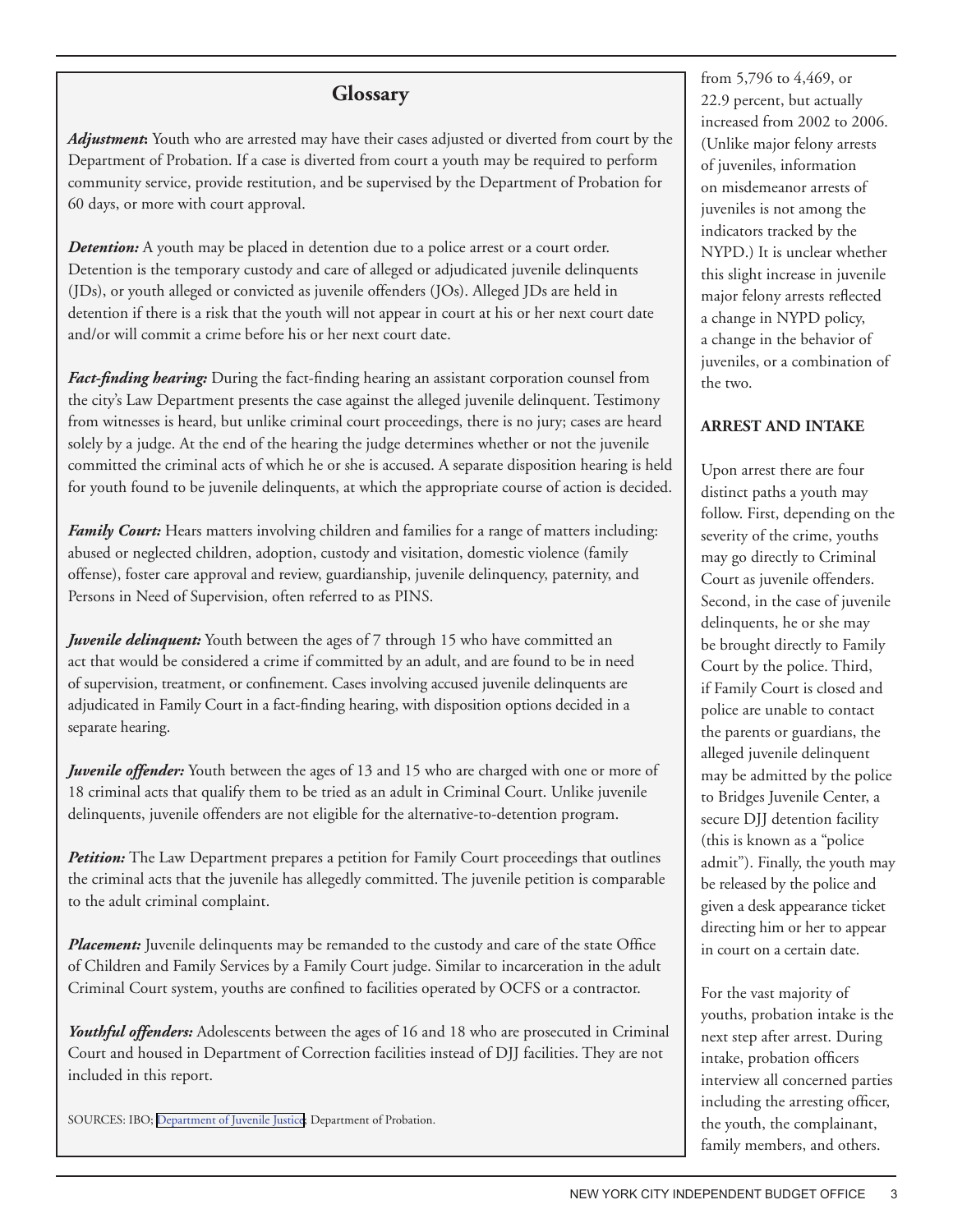

The purpose of these interviews is to determine whether the case should be referred for formal court proceedings or be diverted. A youth may bypass probation intake for a variety of reasons. Some youths are issued appearance tickets and go through intake at a later date and others will have their arrest voided.

If a case is diverted after intake, also referred to as adjusted, the juvenile is monitored for up to 60 days by the Department of Probation, and must meet certain requirements, such as community service and/or restitution. Probation monitoring may be extended for another 60 days with court approval. In recent years, the number of cases that are diverted has increased dramatically from 1,170 (14 percent of probation intakes) in 2003 to 2,797 (26 percent) in 2007. According to the *2007 Mayor's Management Report*: "This improvement resulted from the Department's continuing efforts to increase outreach to complainants, participation in a Law Department initiative that refers cases back to Probation, and an increase in the proportion of misdemeanor cases, which are more appropriate for diversion."

If a case is not diverted and the probation department decides to pursue it, it is brought to the Law Department. Unlike adult criminal cases, which a district attorney prosecutes, the city's Law Department is responsible for prosecuting alleged juvenile delinquents. The Law Department may refer a case back to DOP for adjustment, decline to prosecute a case, in which case the youth is released, or file a petition in Family Court, in other words, prosecute the case.

The process from arrest to initial court appearance can take several days. Working with the Vera Institute of Justice, the probation department and DJJ have developed a tool for assisting in the decision of how much supervision a youth

requires while awaiting trial. The Risk Assessment Instrument is a one-page questionnaire that is completed by the DOP intake officer. It collects information on the charge, a youth's history of involvement in the juvenile justice system, and school attendance. Based on this information the assessment tool allows a probation officer to calculate a youth's risk of failure to appear in court and risk of re-arrest as "low," "mid," or "high." While the score is not the sole factor in determining where the youth awaits his or her next court appearance, it does provide objective guidance to the judge. A youth who is classified as low

risk is likely to be released to home. A youth who is mid-risk is eligible for the alternative-to-detention (ATD) programs that will be explained further on in the paper. High-risk youth are recommended to non-secure or secure detention. A youth may be detained while he or she awaits trial if there is a risk that the youth will flee or will commit another crime prior to his or her next court appearance.

#### **Detention**

Excluding policing costs, much of the direct cost of juvenile crime in New York City comes from detention in facilities run by the city's Department of Juvenile Justice. DJJ provides both secure and non-secure detention of alleged juvenile delinquents and secure detention for alleged juvenile offenders. The department provides many services while juveniles are in detention, including education, discharge planning, case management, and health and mental health services.

*Non-Secure Detention.* DJJ oversees a network of 18 nonsecure detention group homes in each borough except Staten Island; 15 are under contract with private providers and three are directly operated by DJJ. Non-secure detention facilities have no "physically restrictive hardware, construction, or procedures and offer a supportive, family-like environment and close supervision during a juvenile's time in detention."2 Under state law, each non-secure facility holds no more than 12 juveniles and always has at least two staff members on-site. The average length of stay in non-secure detention was 33 days in 2007.

**Secure Detention.** DJJ also operates three secure detention facilities: two in the Bronx, Bridges Juvenile Center and Horizon Juvenile Center; and Crossroads Juvenile Center in Brooklyn.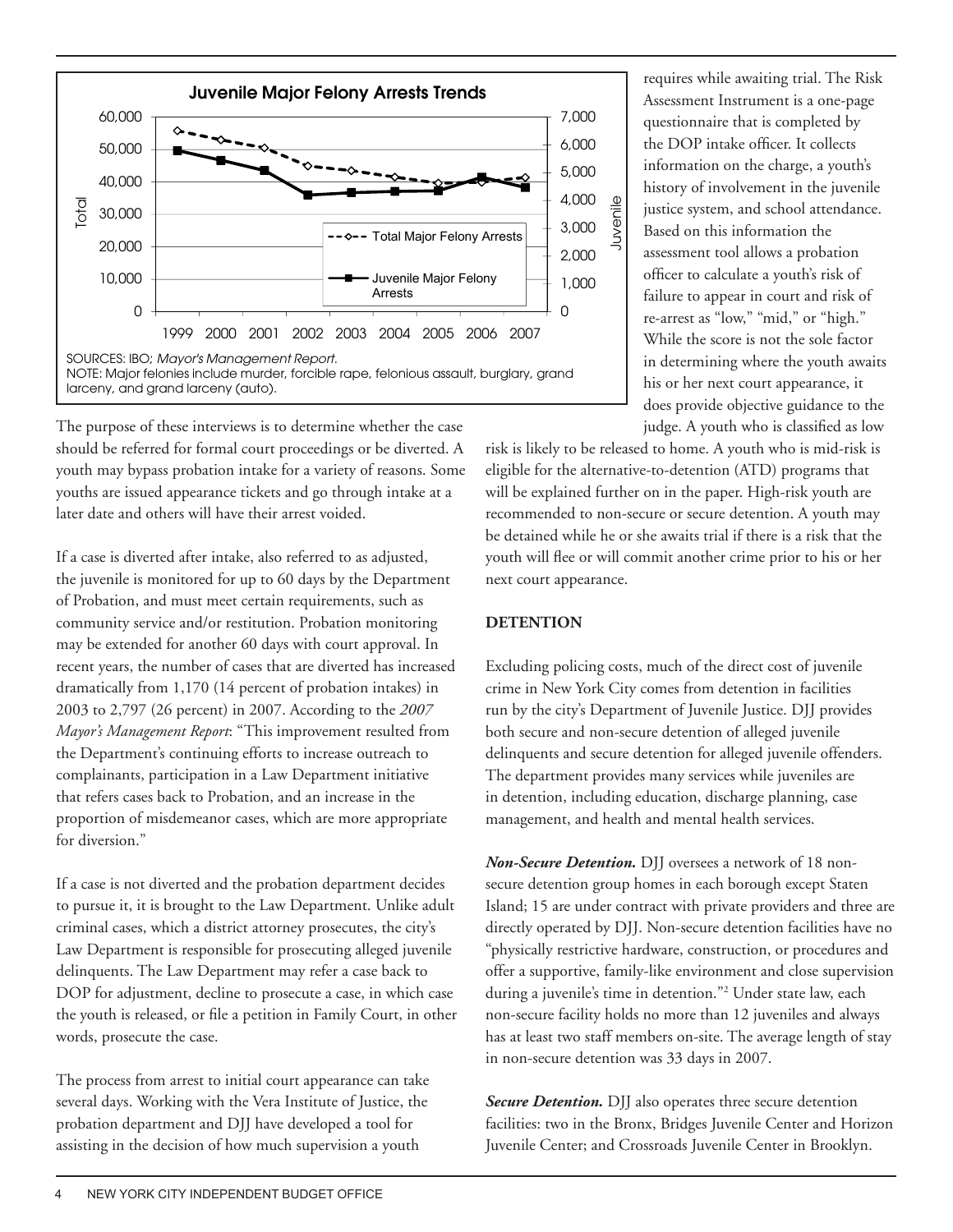Horizon and Crossroads each contain 124 beds, while Bridges has a current capacity of 103 beds. Secure detention facilities have security hardware and procedures in place and maintain an 8-to-1 juvenile to staff ratio. Bridges serves as the intake/ admissions center. All youths who are detained spend part of their detention at Bridges. At Bridges, medical, educational, and social service assessments are conducted on all incoming youth. Youths may be transferred to another secure or non-secure DJJ facility on their third day, after the department completes its comprehensive health and mental health assessments. Bridges also serves as a detention facility for youths who have been "sentenced" and are awaiting transfer to OCFS facilities. A youth's time served at Bridges while awaiting transfer is counted toward his or her sentence.<sup>3</sup>

The average length of stay in secure detention varies widely: from one or two nights for the roughly half of police admits who are released after their first court appearance, to 13 days for a single juvenile delinquent case in Family Court, 54 days for multiple juvenile delinquent cases, and as long as 135 days for detainees with at least one juvenile offender charge. In 2007, the overall average length of stay in secure detention was 20 days.

appearance ticket.

Department of Juvenile Justice Detention Population

The increasing detention admissions, especially to the more costly non-secure detention, have combined with cost increases to raise total detention costs from \$59.1 million in 2003 to an estimated \$84.1 million in 2008—an increase of 42.3 percent. Another factor appears to be rising health care costs. The city bears roughly half the cost of detention, with the rest reimbursed primarily through state grants.

*Alternatives to Detention.* Detention is necessary only when there is a risk that a youth will fail to appear in court or will be re-arrested prior to his or her court appearance. Providing alternatives to detention allows the youth to remain in the community, with his or her family, and uses various forms of supervision to reduce risk of failure to appear in court and rearrest. Recently, the city has introduced a new approach to ATD having learned from its own and other cities' experiences.

In contrast to detention, for which the state reimburses the city 50 percent of costs, the city bears the cost of ATD programs. The Bloomberg Administration would like the state and city to

On average about 43 percent of arrests are admitted to detention. Generally, as arrests have increased or decreased, admissions have as well. The admission of juveniles to DJJ detention facilities increased 15 percent from 2003 through 2007. Admissions to secure detention rose 13 percent over that time, while admissions to non-secure detention rose by 27 percent. A large portion of the increase in admissions to secure detention has come from direct police admits, which occur when Family Court is not open. Police admits have risen from 1,769 in 2003—or about 42 percent of total admissions of juvenile delinquents to secure detention—to 3,022 in 2007, or 64 percent of total admissions of juvenile delinquents to secure detention. DJJ has recently initiated a Release-to-Parent program aimed at diverting police admits from detention to their families with a desk And Cost Trends

|                                                  | Actual |        |        |        |        | <b>Budgeted</b> |
|--------------------------------------------------|--------|--------|--------|--------|--------|-----------------|
|                                                  | 2003   | 2004   | 2005   | 2006   | 2007   | 2008            |
| <b>Admissions</b>                                | 5.138  | 5,046  | 5,252  | 5,973  | 5,884  | n.a.            |
| - Secure Detention                               | 4,579  | 4.490  | 4,496  | 5,220  | 5,172  | n.a.            |
| Juvenile Offenders                               | 392    | 377    | 487    | 467    | 442    |                 |
| Juvenile Delinquents                             | 4.187  | 4,113  | 4,109  | 4,753  | 4,730  |                 |
| From Family Court                                | 1,927  | 1,859  | 1,799  | 1,765  | 1,477  |                 |
| <b>From Police</b>                               | 1,769  | 2,027  | 2,083  | 2,817  | 3,022  |                 |
| From Other                                       | 491    | 227    | 227    | 171    | 231    |                 |
| - Non-secure Detention                           | 559    | 556    | 756    | 753    | 712    | n.a.            |
| <b>Average Daily Population in Detention</b>     | 403    | 403    | 423    | 449    | 441    | n.a.            |
| - Secure Detention                               | 287    | 280    | 286    | 303    | 292    |                 |
| - Non-secure Detention                           | 117    | 123    | 139    | 146    | 155    |                 |
| Average Length of Stay (days)                    | 28     | 30     | 29     | 27     | 27     | n.a.            |
| - Secure Detention                               | 24     | 23     | 23     | 21     | 20     |                 |
| - Non-secure Detention                           | 30     | 34     | 31     | 31     | 33     |                 |
| <b>Total Annual Detention Cost in millions 1</b> | \$59.1 | \$61.5 | \$67.8 | \$73.5 | \$79.6 | \$84.1          |
| - Secure Detention                               | 46.3   | 48.1   | 51.7   | 55.4   | 61.4   | 60.4            |
| - Non-secure Detention                           | 12.8   | 13.4   | 16.1   | 18.1   | 18.2   | 23.7            |
| Average Cost per Day <sup>2</sup>                |        |        |        |        |        |                 |
| - Secure Detention                               | \$421  | \$466  | \$500  | \$505  | \$594  | n.a.            |
| - Non-secure Detention                           | \$763  | \$709  | \$687  | \$775  | \$775  | n.a.            |
| SOURCES: IBO; Mayor's Management Report.         |        |        |        |        |        |                 |

NOTES: <sup>1</sup> Detention costs include fringe benefits and pensions and DJJ administrative costs allocated based on annual admissions and average length of stay. Fiscal year 2008 estimated

using 2007 fringe benefits rates.  $^2$ Calculated as total cost divided by admissions, divided by average length of stay (equals days in detention).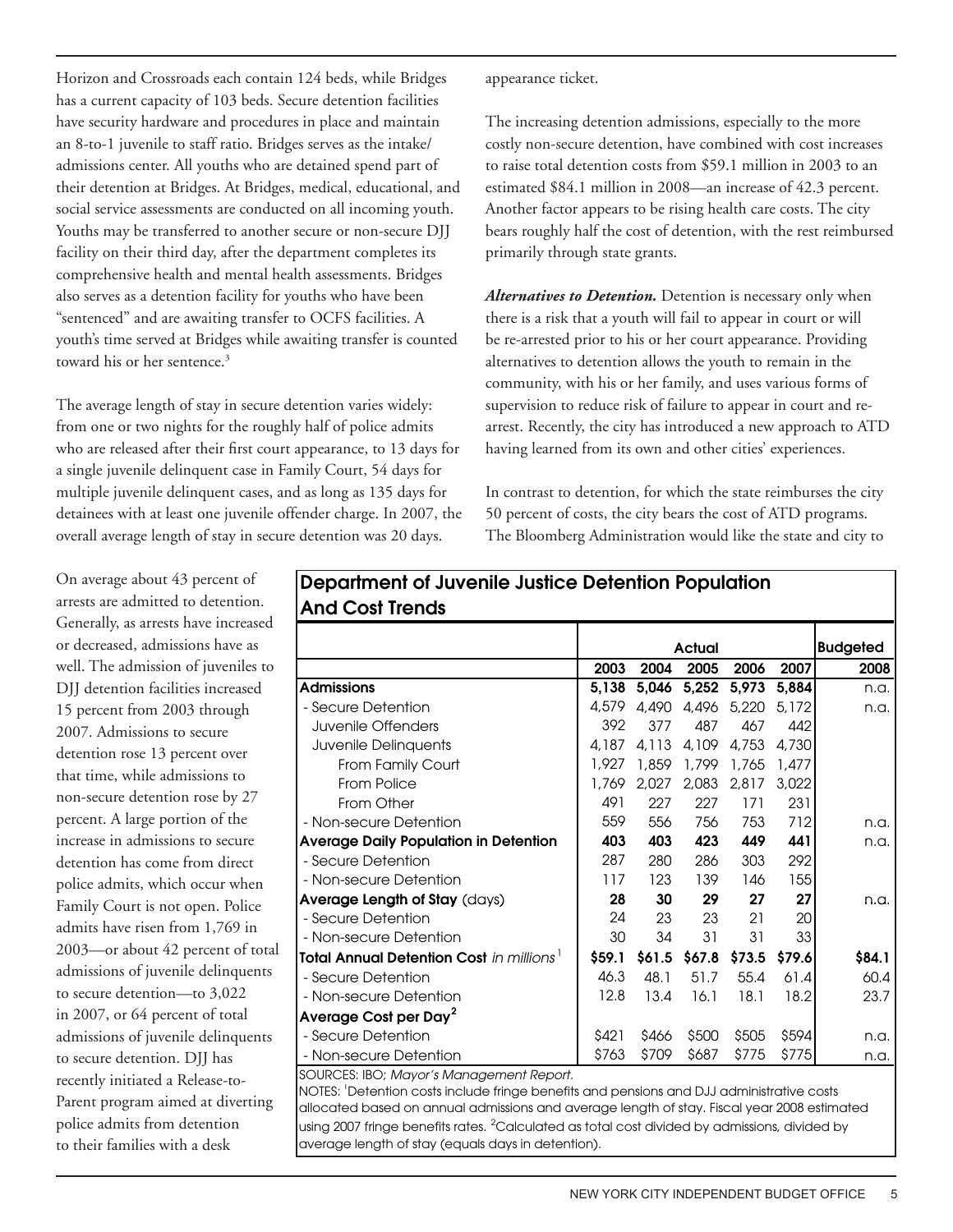

share the costs of the ATD continuum, noting that alternatives are less costly than detention and that any savings from reduced detention spending benefit both the city and state.

*Previous Program.* The previous ATD program was funded and administered by the Department of Probation. It served alleged juvenile delinquents between the age of 11 and 16 while their court cases were pending. The program provided schooling, counseling, and supervision to juveniles awaiting disposition in Family Court. Juveniles reported to the ATD center each school day from 8:00 a.m. to 4:00 p.m. In addition, an Expanded ATD program focused on cognitive skills training and aggression management, with an extended day ending at 8:00 p.m. The ATD centers were staffed by probation officers, social workers, and teachers from the Department of Education. Participants received group and individual counseling and had the opportunity to participate in a variety of educational and recreational programs. ATD participation was court-ordered, but parental or guardian consent was needed before a juvenile was allowed to participate in the program. Enrollment in the ATD program had steadily increased. In 1999, 1,080 juveniles were enrolled. In 2005 (its last full fiscal year of operation) 1,436 youths participated in the ATD programs, at a cost of \$3.6 million.

In January 2006, DOP Commissioner Martin Horn announced the decision to discontinue the program because of health and safety concerns at the ATD sites and an educational experience that, in his words, did not "meet the test of excellence." When Commissioner Horn announced his decision to close the ATD program, there was no replacement and for several months ATD was not an option for youths with cases pending. The department has since worked with the Mayor's Office of the Criminal Justice Coordinator and the Vera Institute of Justice to design and implement a new program.

*New Pilot Programs.* The Department of Probation, Mayor's Office of the Criminal Justice Coordinator, and the Vera Institute have developed and are currently rolling out a new version of the ATD program, based on nationally recognized models. Pilot programs are currently in operation in Queens and Brooklyn. In late 2007 and early 2008, services will begin to be offered in the Bronx and Manhattan. Services will be introduced to Staten Island in early 2008. Unlike the previous program, the new ATD program focuses on keeping students in their local schools and services are mainly provided by nonprofit, community-based organizations.

The new program will serve up to 1,800 juveniles annually, and provide a continuum of three levels of supervision: community monitoring, after-school supervision, and intensive community monitoring. In 2008 \$2.4 million is budgeted for ATD programs: \$1.3 million in city funding and \$1.1 million in federal funding. Participants may move from level to level based on performance and may be referred back to Family Court for reconsideration of detention for several reasons, including: failure to appear in court for scheduled hearings; re-arrest; a serious violation of the program's code-of-conduct; or failure to attend the program regularly or repeated noncompliance with program requirements.

Community monitoring and after-school supervision will each enroll approximately 600 juveniles per year. Services will be provided by non-profit agencies. There will be four large sites, each funded at \$600,000, in Manhattan, Queens, Brooklyn, and the Bronx, with additional smaller programs in Brooklyn and Staten Island. Community monitoring includes monitoring of school attendance, curfew monitoring, home visits, and efforts to ensure attendance at court. After-school supervision combines community monitoring with educational and counseling services for up to five days a week, which includes group and individual counseling, educational assistance, anger management, conflict resolution, and recreational activities.

The Department of Probation is responsible for the highest level of supervision, intensive community monitoring. It is estimated that roughly 600 youths will enroll (150 per borough, excluding Staten Island). The intensive community monitoring will be funded in the DOP budget using existing resources and probation officers previously assigned to the former ATD program will be reassigned to the new program. The intensive monitoring will target juveniles who are considered moderate risk, have been released from detention, or have been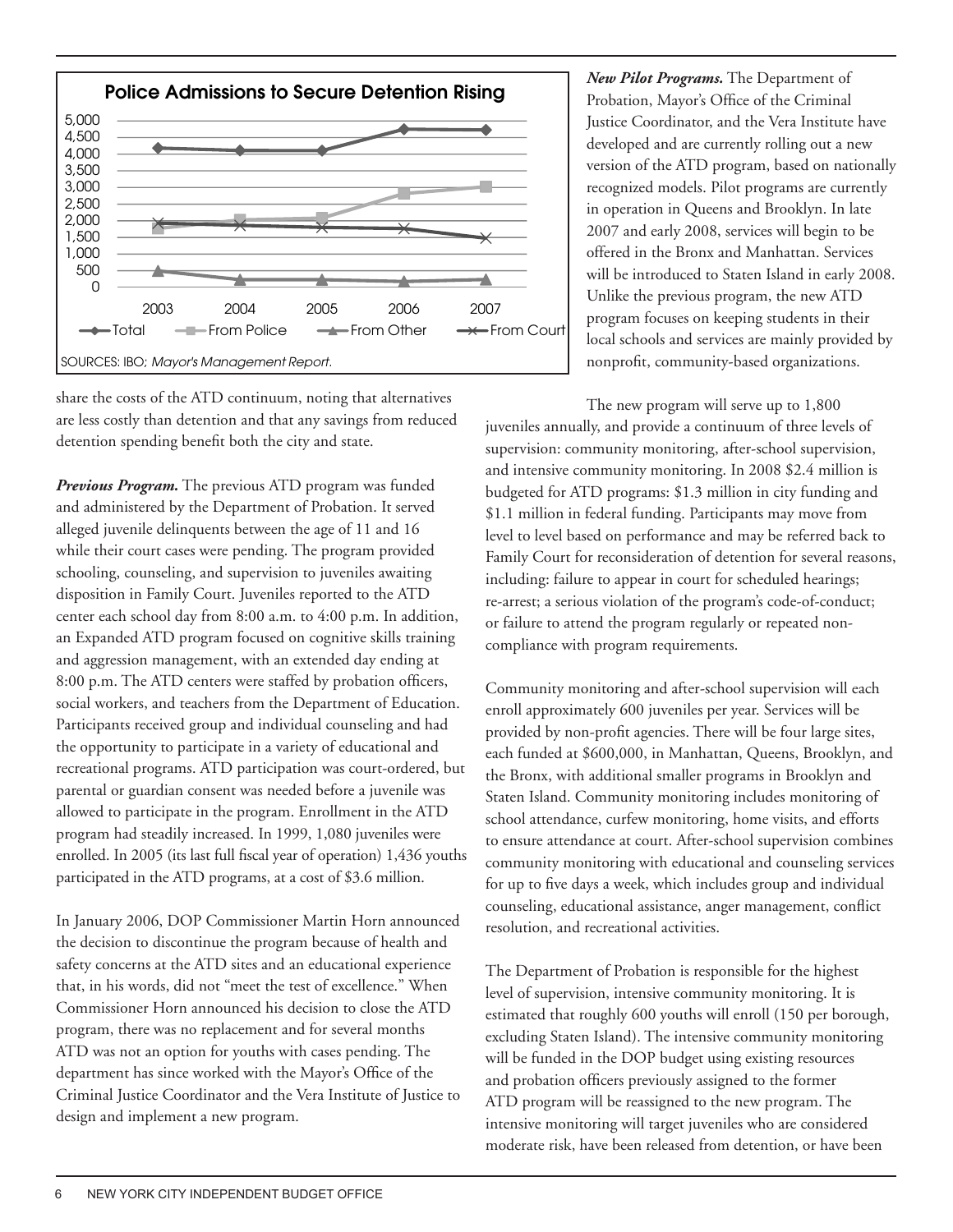#### **Risk Assessment Instrument**

A key component of several alternative programs, including New York City's newly designed alternative-to-detention program, is a new risk assessment instrument. In using this tool, officials can estimate the risk of an offender reoffending or failing to appear before the court and then place that youth in the most appropriate program. In the past, judges made decisions based on input from probation officers and others, including parents and teachers, but without a standardized, formal instrument to help guide decision-making.

New York City's new program uses a risk assessment instrument to decide which of the juveniles with petitioned cases in Family Court to accept into a continuum of ATD programs. It will determine whether a juvenile's risk is "low," "medium," or "high" based on two categories of risk: the *risk of failure to appear*, and the *risk of re-arrest*. ATD will focus on 1,800 medium-risk juveniles, as lower-risk juveniles are released to parents and higher-risk juveniles are most likely to be sent to non-secure or secure detention.

This risk assessment tool will measure the **risk of failure to appear** based on several factors, including:

- Whether a parent/responsible adult is willing to supervise the youth;
- Whether the youth has an open juvenile delinquent warrant;
- Whether the current top charge is a theft/larceny;
- Whether the youth has prior Persons in Need of Supervision petition.

To measure the **risk of being re-arrested**, the risk assessment tool assesses the youth based on:

- Whether the current charge involves a victim who lives in the household;
- Whether the youth has prior unsealed arrests or prior unsealed felony arrests;
- Whether the youth has prior juvenile delinquent adjudications;
- Whether the youth is currently on juvenile delinquent probation;
- Whether school attendance is more than 90 percent.

The city is in the process of revising the Risk Assesment Instrument based on experience over the last year.

unresponsive to less intensive programs. The program will include frequent school and home visits, parental conferences, telephone check-ins, curfew monitoring, counseling, and referrals for court-ordered services. Intensive community monitoring is distinguished from after-school supervision by the fact that the probation department is directly involved in the monitoring of the youths.

#### **Adjudication**

*Prosecution by the Law Department.* The New York City Law Department's Family Court Division represents the city in juvenile delinquency prosecutions brought in Family Court. This is the second largest division in the Law Department, employing about 80 attorneys and 55 other personnel, and handling around 15,000 cases annually. While the majority of these resources are assigned to the Juvenile Crimes Unit, the division also handles child support petitions and seeks to enforce existing child support orders. The Juvenile Crimes Unit is responsible for prosecuting youths under 16 years of age in courts throughout the city.

Since 2003, spending by the Law Department's Juvenile Crimes Unit has increased from \$8.4 million to a projected \$13.0 million in 2008—an increase of more than 50 percent. From 2003 through 2007 the number of cases referred for petition (prosecution) to the Law Department by DOP increased 19 percent. Caseload data back to 2003 was not available, but from 2005 to 2007 the number of petitions actually filed increased by only 2 percent. Thus, it appears that the increase in costs is only partially explained by the increase in the number of cases. Another explanation may be a rise in probation violations.

The Law Department is involved in three phases of the juvenile justice process:

*Initial Court Appearance.* After a youth has been arrested, gone through DOP intake, and had his or her case referred for petition to the Law Department, the Law Department determines whether or not to file a petition in Family Court. The case may also be referred back to probation for adjustment or be dismissed. If the Law Department decides to pursue the case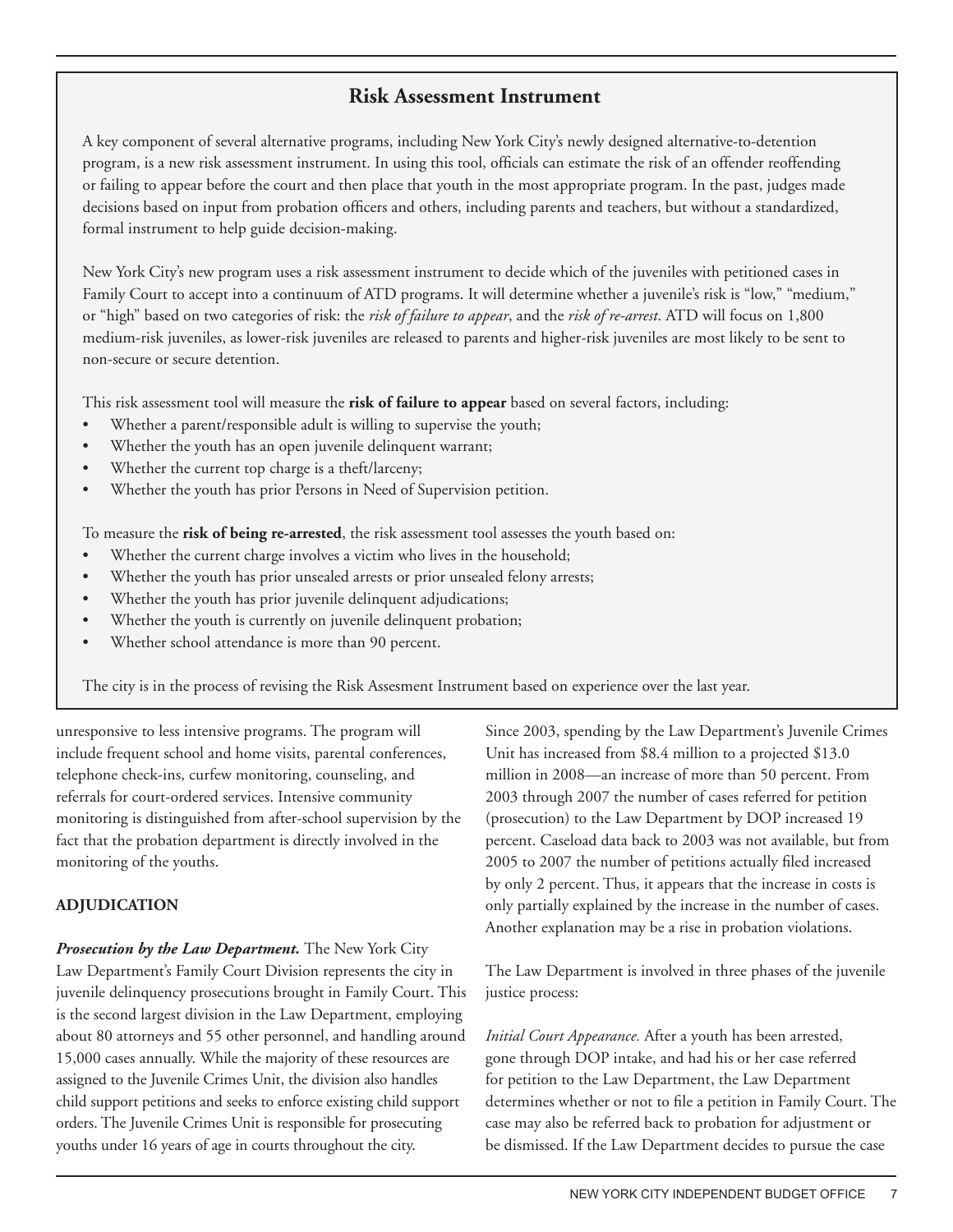#### <span id="page-7-0"></span>Overview of Juvenile Delinquent Processing

*Figures in parentheses represent number of juveniles at each phase in 2007 and estimated cost per juvenile, where available.*

## Arrest to Initial Court Appearance



[A Report by the Juvenile Justice Project of the Correctional Association of New York City"](http://www.bea.gov/bea/regional/gsp/help/GDPState.pdf) (March 2002); data sources as cited in text. NOTES: Individual figures may not add to totals due to differences in sources, timing of reporting and processing, and other issues.  $\frac{1}{2}$ SOURCES: IBO; based on Correctional Association of New York City: "[Rethinking Juvenile Justice in New York City:](http://www.bea.gov/bea/regional/gsp/help/GDPState.pdf) 

<sup>1</sup>Juvenile offenders are always held in secure detention, arraigned in Criminal Court, and tried in Supreme Court (Youth Part).

<sup>2</sup>ATD program was not in operation in 2007, numbers are based on 2008 CJC estimates.

1Juvenile offenders are always held in secure detention, arraigned in Criminal Court, and tried in 3 Placement figures are fiscal year estimates based on actuals through May 2007.

Accost assumes one year of supervision.  $2\sigma$  atour not operation in 2007, numbers are based on 2008 CJC estimates.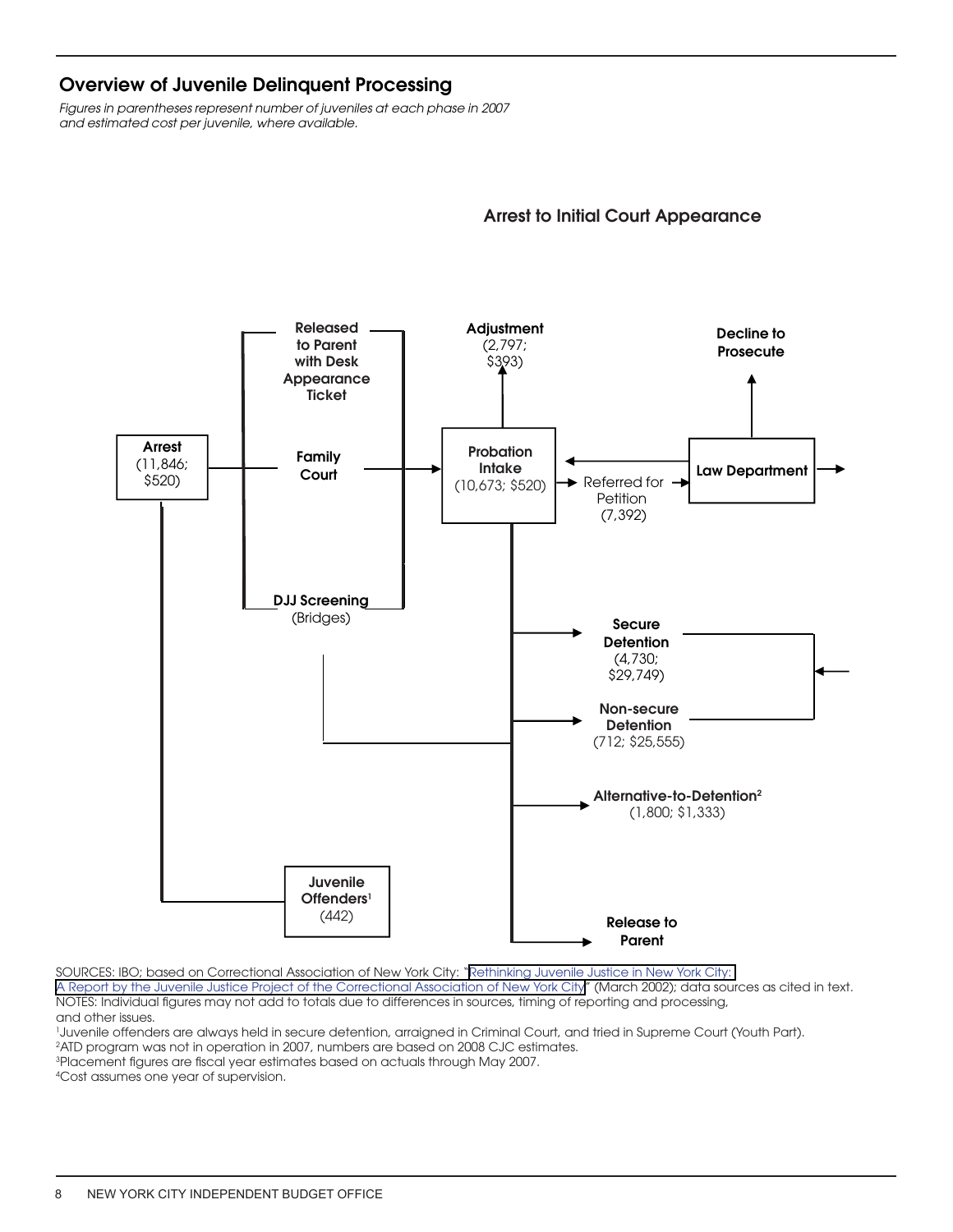

#### **Trials and Hearings Trials and Hearings Research Arraignment Disposition/Sentencing**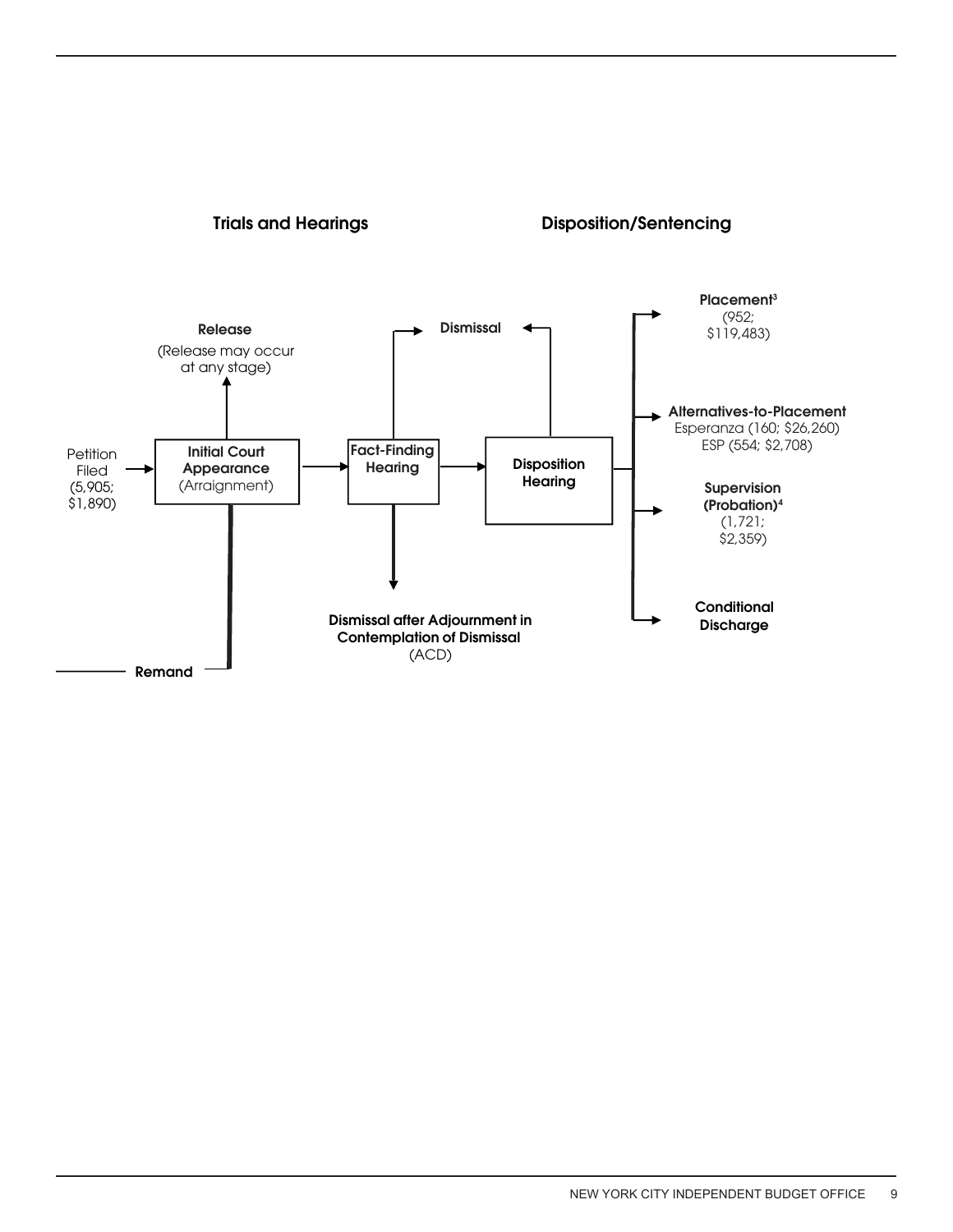|                              | <b>Release to Home</b>                                                                                                                                                                                                                              |                                                                                                    | <b>Alternatives to Detention</b>                                                                                                                                            | <b>Detention</b>                                                                                                                                                                                                                                  |                                                                                                                   |                                                                                                                                                                                                      |
|------------------------------|-----------------------------------------------------------------------------------------------------------------------------------------------------------------------------------------------------------------------------------------------------|----------------------------------------------------------------------------------------------------|-----------------------------------------------------------------------------------------------------------------------------------------------------------------------------|---------------------------------------------------------------------------------------------------------------------------------------------------------------------------------------------------------------------------------------------------|-------------------------------------------------------------------------------------------------------------------|------------------------------------------------------------------------------------------------------------------------------------------------------------------------------------------------------|
| Option<br><b>Description</b> | Appearance<br>Notification and<br><b>Family Outreach</b><br>Court<br>appearance<br>notification and<br>linitial outreach<br>meeting with<br>parent/guardian<br>to explain court<br>process and<br>importance of<br>attendance at all<br>court dates | Community<br>Monitoring<br>School<br>attendance<br>monitoring;<br>curfew checks:<br>home check-ins | After-School<br>Supervision<br>Community-based Participant<br>after-school<br>programs; on-site<br>educational and<br>couseling services;<br>service referrals<br>available | Intensive<br>Community<br>Monitoring<br>authorized by<br>Court attend<br>school and court-<br>ordered programs; provides<br>frequent curfew<br>checks, home<br>visits, and phone<br>check-ins:<br>"contract"<br>agreement with<br>parent/guardian | Non-Secure<br>Less restrictive<br>alternative to<br>Isecure<br>Idetention, NSD<br>Istructured<br>residential care | Secure<br>Facilities serve<br>both alleged<br>J.D.s and J.O.s<br>and provide<br>llevel of<br>security that<br><b>lensures</b><br>liuvenile's<br>appearance<br>lin court and<br>protects<br>community |
| <b>Target</b><br>Population  | Low risk                                                                                                                                                                                                                                            | Moderate risk<br>(low- to mid-<br>range)                                                           | Moderate risk (mid-<br>to high-range)                                                                                                                                       | Moderate risk<br>(high range)                                                                                                                                                                                                                     | High risk (low<br>range)                                                                                          | High risk (high<br>range)                                                                                                                                                                            |
| Volume                       |                                                                                                                                                                                                                                                     | 600                                                                                                | 600                                                                                                                                                                         | 600                                                                                                                                                                                                                                               |                                                                                                                   |                                                                                                                                                                                                      |

one of its assistant corporation counsels will present the case at the initial court appearance—similar to arraignment in Criminal Court. The assistant corporation counsel prepares a petition that describes the acts that the juvenile is accused of committing. In 2007, of the roughly 7,400 cases referred for petition, the Law Department's Juvenile Crimes Unit filed petitions in just over 5,900 cases. At the initial court appearance the juvenile also denies or admits guilt under oath before the judge.

*Adjudication.* Following the filing of the petition, a fact finding hearing is held. This is similar to an adult criminal trial, except that instead of a jury, the judge decides whether the juvenile committed the acts described in the petition. At the fact finding hearing, the Law Department attempts to prove its case through witnesses and other evidence. If it is successful in doing so beyond a reasonable doubt, the judge makes a finding, schedules a dispositional hearing, and orders DOP to investigate the youth's home and school behavior. If it is not successful, the judge dismisses the petition and the juvenile is released. Petitions may also be dismissed if the court has ordered an adjournment in contemplation of dismissal. An adjournment in contemplation of dismissal occurs when the case is on hold for up to six months to decide whether it should be dismissed. If the case is dismissed in this way, the court may require the juvenile to enter programs as it deems fit. Judges dismissed slightly less than 30 percent of adjudicated petitions in 2007, up from 27 percent in 2003. Over the past several years, it has taken between 40 and 55 days, on average, for a youth to go through the adjudication process.

*Disposition.* At the disposition hearing, the judge decides whether the juvenile delinquent is in need of supervision, treatment, or confinement. The decision is made after hearing testimony from the probation officer about the respondent's previous behavior in school and at home and any other previous court cases involving the respondent. The respondent's parents or guardians and others with relevant information may also testify.

The probation officer may recommend several options, including:

- *• Placement (Confinement)*: that the court place the respondent in a facility away from home such as a group home or a secure facility that is either operated directly by or under contract with the state Office of Children and Family Services.
- *• Alternative to Placement*: that the respondent be supervised by DOP while living at home and, if deemed appropriate, participating in intensive services, such as the ACS Juvenile Justice Initiative, Esperanza, or the Enhanced Supervision Program.
- *• Conditional Discharge*: that the respondent be permitted to live at home, but with certain conditions set by the court. The youth is not required to report to the probation officer. However, if the youth is re-arrested the judge may impose stricter restrictions or increase the degree of supervision.
- *• Supervision (Probation)*: that the respondent be subject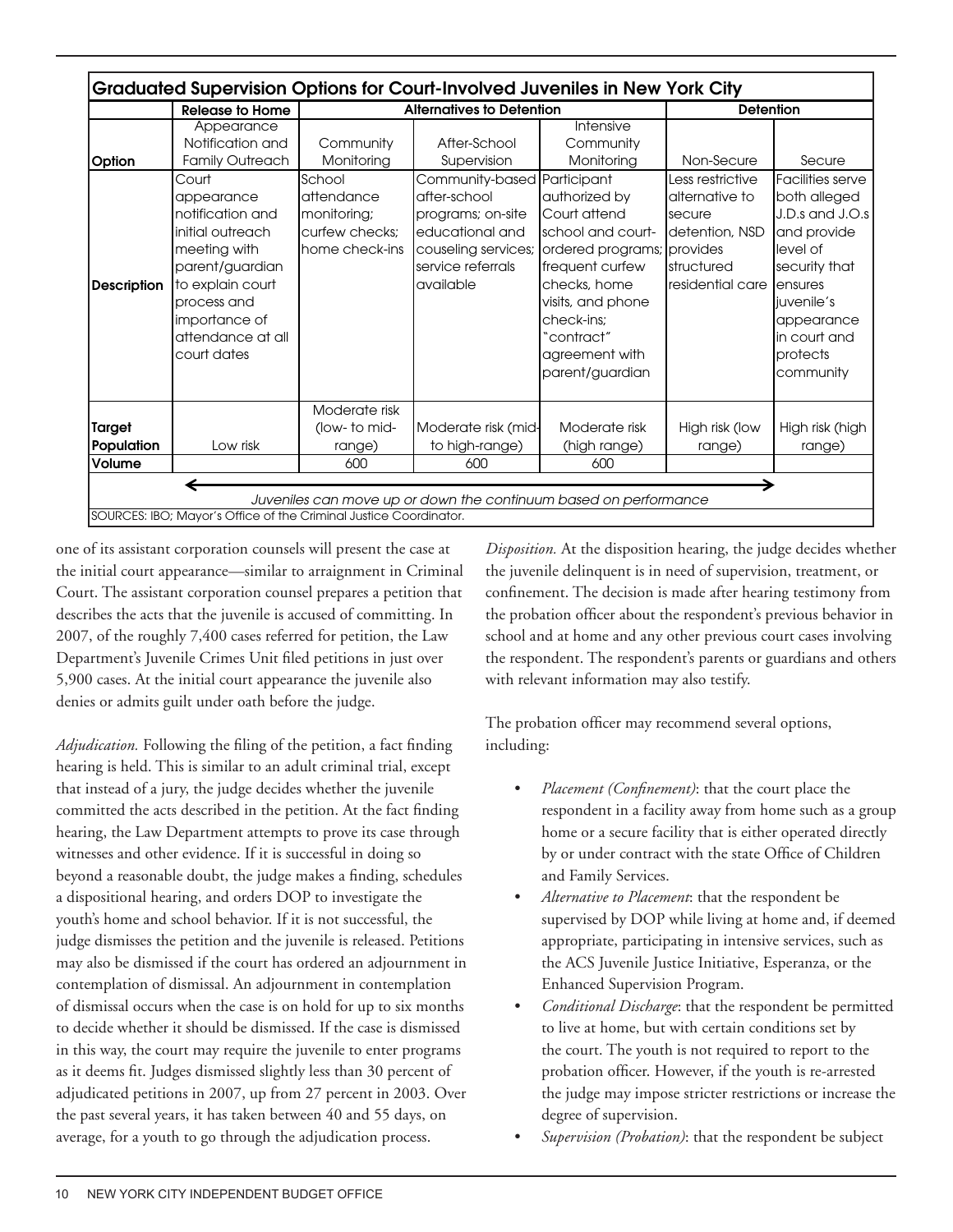to supervision by the probation department while living at home. DOP monitors the juvenile's adjustment at home, school, and in the community, mostly through home visits.

Another outcome at the dispositional hearing is that the judge may find that, even though the respondent was found in the fact-finding hearing to have committed the alleged acts, the respondent is not in need of supervision, treatment, or confinement. In this case, the petition is also dismissed.

It has taken, on average, nine days from the fact-finding hearing for a juvenile to complete the disposition process over the past several years.

#### **Placement and Alternatives to Placement**

Placement facilities are located upstate and are operated by New York State's OCFS or by private organizations under contracts with OCFS. The decision on which type of facility is most appropriate is made by the judge at the dispositional hearing. The private facilities are generally for juveniles who can be in a non-secure setting, in contrast to OCFS facilities which are fully secure and intended for high-risk youth (those with weapons or assault charges for example).

The city bears much of the cost of placing a youth in these facilities. Generally, if a juvenile is placed in an OCFS-operated facility, the city is responsible for paying OCFS half of the cost of placement (paid from the budget of the Department of Juvenile Justice). In contrast, the cost of juveniles sent to private facilities is covered completely by the city. The Administration for Children's Services pays providers directly from its budget, which is partially funded by state and federal aid.

Overall the number of dispositions resulting in placement has declined considerably over the last five years, from more than 1,300 in 2003 to 952 in 2007. One might expect that it was only the most difficult cases that resulted in placements and therefore that the decline in overall placements would be led by a decline in placements in private residential facilities. In

fact, however, private placements have not declined as steeply as OCFS placements, perhaps because law guardians (appointed counsel for juveniles) have urged private placements, which are typically closer to New York City and the juveniles' families than OCFS facilities. Moreover, the average length of stay for a private placement is longer—12 to 14 months—than the average of six to eight months for OCFS placements. As a result, placement costs have not come down as much as the decline in total placements might lead one to expect.<sup>4</sup>

*Alternatives to Placement*. Currently there are several alternative-to-placement programs. Esperanza, a project of Vera Institute in conjunction with the probation department, provides staff to work with youth and their families in their homes in lieu of placement or having youth report to an office. Working with parents, Esperanza staff creates a series of graduated sanctions for youth in an effort to discourage truancy, missing curfew, and noncompliance with other requirements of the program. Caseloads for program staff are kept low at six juveniles per field officer. In 2007, \$4.2 million was spent on Esperanza for 160 juveniles at a cost of roughly \$26,250 per youth.

The probation department runs the Enhanced Supervision Program for juveniles at a cost of \$1.5 million in 2007 (for 554 juveniles) and a projected \$3.5 million in 2008. The program provides community-based, family-centered supervision as an alternative to out-of-home placements. In addition, youth are required to perform 60 hours of community service. The caseload of a probation officer is capped at 25 juveniles.<sup>5</sup>

In 2007, ACS began a Juvenile Justice Initiative (JJI), which is budgeted at roughly \$11 million annually. The program will include alternative-to-placement services and aftercare. It will have the capacity to serve 550 juveniles per year, which includes 380 alternative-to-placement slots and 150 aftercare slots for juveniles returning from OCFS placements. ACS has initiated a pilot aftercare project in the Bronx and hopes to work with OCFS and private residential placement facilities to reduce the average length of stay in those facilities. In contrast to alternatives to detention, the city shares the costs of JJI with the state. The Bloomberg Administration is seeking similar cost-

#### Law Department Juvenile Crimes Unit Spending and Caseloads

2003 2004 2005 2006 2007 2008 (Budget) Spending *(in millions)* \$8.4 \$8.7 \$9.1 \$10.3 \$11.2 \$13.0 Cases Referred for Petition (MMR) 6,205 6,497 7,045 8,179 7,392 NA Petitions Filed (CJC) NA NA 5,817 6,091 5,905 NA Juvenile Conviction Rate (MMR) 76% 77% 76% 73% 70% NA SOURCES: IBO; Mayor's Office of the Criminal Justice Coordinator; *Mayor's Management Report* .

sharing for other ATP programs.

#### **Other Initiatives**

*Discharge Planning Programs.* DJJ also provides discharge planning and aftercare programs targeted in particular at youth with special needs. One component of this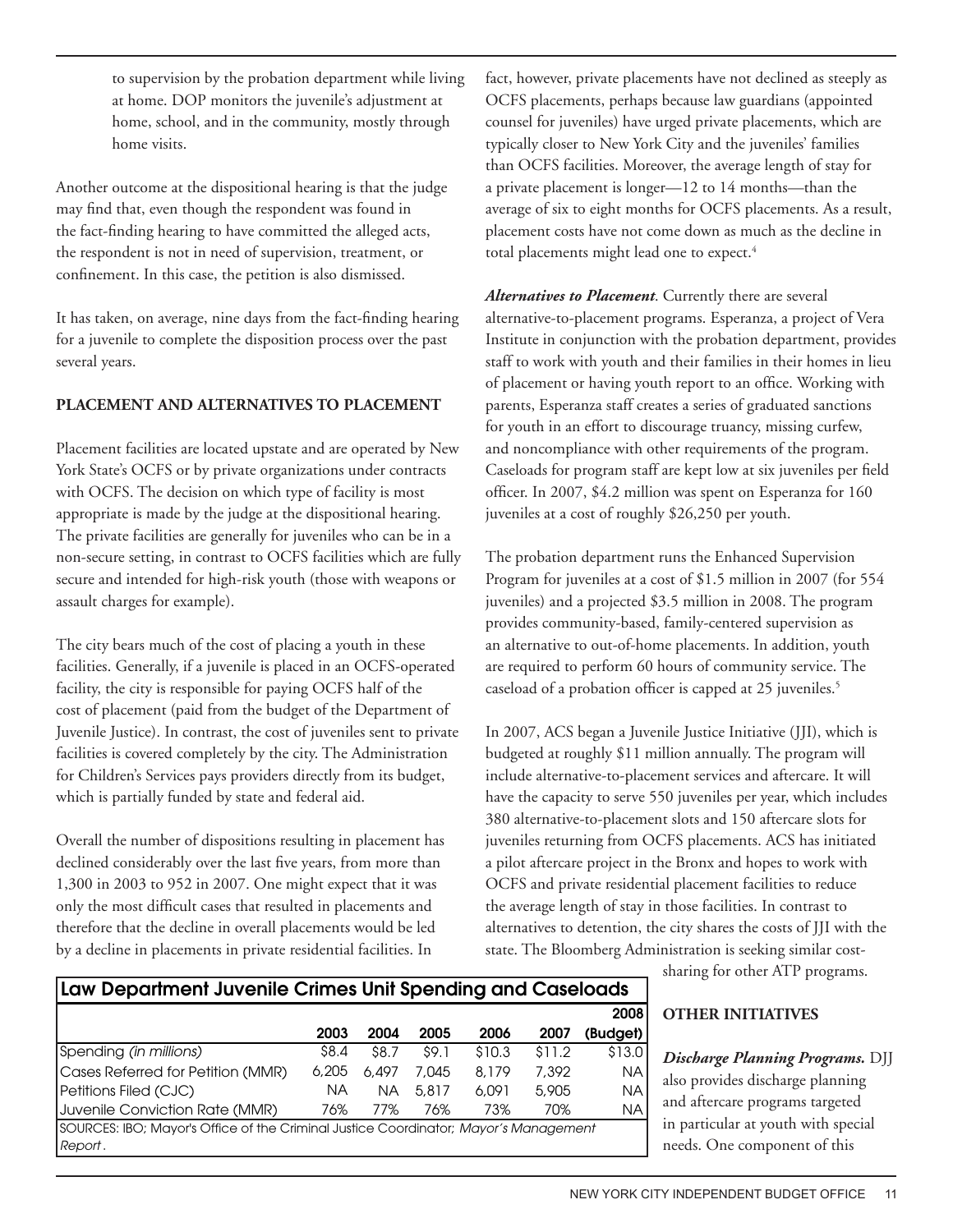#### Annual Placements in Office of Children and Family Services And Private Facilities

|                                                                                                            | 2003    | 2004    | 2005    | 2006   | 2007    |  |  |
|------------------------------------------------------------------------------------------------------------|---------|---------|---------|--------|---------|--|--|
| Placements $^{\rm l}$                                                                                      | 1.319   | 1.257   | 1.191   | 1.111  | 952     |  |  |
| City Payments for Placements <sup>2</sup>                                                                  | \$110.1 | \$100.2 | \$108.1 | \$94.2 | \$113.7 |  |  |
| SOURCES: IBO; Mayor's Office of the Criminal Justice Coordinator; Mayor's Office of                        |         |         |         |        |         |  |  |
| Management and Budget; Administration for Children's Services.                                             |         |         |         |        |         |  |  |
| $\,$ NOTES: $\,{}^{1}$ 2007 placement figures are fiscal year estimates based on actual placements through |         |         |         |        |         |  |  |
| $\mid$ May 2007. $^{2}$ The city bears 50 percent of the cost of placements in OCFS facilities, and 100    |         |         |         |        |         |  |  |
| percent of the costs of placements in private facilities.                                                  |         |         |         |        |         |  |  |

is a newly instituted discharge planning program called the Collaborative Family Initiative, which is focused on juveniles with mental health needs. The goal of the initiative is to ensure that juveniles with mental health needs who are released from DJJ facilities are enrolled in psychiatric services before they are released. DJJ is working with John Jay College to evaluate the impact of the Collaborative Family Initiative, which is budgeted at \$1.3 million in 2008.

*Adolescent Portable Therapy.* Starting in 2005, DJJ contracted with the Vera Institute for a program called Adolescent Portable Therapy. This program is designed to create continuous treatment for substance abuse as a youth moves through the different systems. In Adolescent Portable Therapy treatment begins as juveniles enter detention, continues throughout the juvenile justice process and the return to the community. The therapy program's goals are to "reduce substance abuse and recidivism, and improve the physical, mental, social, and educational well-being of the youth and families" it serves.<sup>6</sup> In 2007, roughly \$890,000 was dedicated to the program.

#### **The Budgetary Costs of Juvenile Justice**

*Cost by Population.* Depending on the case and decisions made at various points, an arrested juvenile delinquent may cost taxpayers a relatively small sum of money, or a great deal. The process flow chart (pages 8-9) shows the various "paths" an arrested juvenile could take through the juvenile justice system, along with total numbers at each stage in 2007 and estimated cost per juvenile.

For example:

- In 2007, each of the 10,673 juveniles that went through DOP intake cost on average \$1,040 (\$520 per arrest, and \$520 per intake).
- The 2,797 juveniles whose cases were "adjusted" cost another \$393 each on average, assuming probation supervision for two months, for a total of \$1,433 from

arrest through adjustment.

Due to the wide range in lengths of stay, the cost of detention varies greatly. However, the typical cost of non-secure detention for a juvenile with only one case while in detention was \$25,555. Excluding police admits, who often have very short stays in secure detention, the typical cost of detention for an alleged juvenile delinquent with one case was

\$29,749 based on an estimated 50-day stay.

- The Law Department filed petitions in 5,905 cases, at an average cost per case (irrespective of ultimate disposition) of \$1,890 per juvenile. A juvenile prosecuted on a single charge and held in secure detention would thus have cost on average about \$10,652 from arrest to just before disposition (assuming a stay of 13 days); a juvenile with multiple charges would have cost as much as \$35,006 (assuming a stay of 54 days).
- In 2007, approximately 952 juveniles were placed in OCFS or private facilities at a total cost to the city of more than \$113 million, or \$119,483 on average per juvenile. Thus, a youth found to be a juvenile delinquent on multiple counts and placed in a contract facility could cost as much as \$154,489 to the juvenile justice system by the time he or she is released.
- In contrast, a youth assigned to an alternative-todentention program, prosecuted on a single charge, and then placed in Enhanced Supervision, would have cost approximately \$6,971.

#### **Conclusion**

Recent efforts have increased the options for youth at various stages in the juvenile justice system. Nonetheless, detention and placement upon disposition still consume 75 percent of the resources the City spends on arrested juveniles. Nearly half of arrested juveniles will spend at least some time in detention, while roughly 8 percent will end up confined in a state facility. Over half of arrested youth will have charges brought.

Many policymakers and advocates feel that detention and placement are often counterproductive to the goals of addressing the needs of youth caught up in the juvenile justice system and preventing future recidivism. In 2007, DJJ's re-admission rate was 46 percent. The city's efforts to ensure that youth are getting the most appropriate treatment have included revamping the alternatives-to-detention program and developing protocols for assessing youth risks and needs.